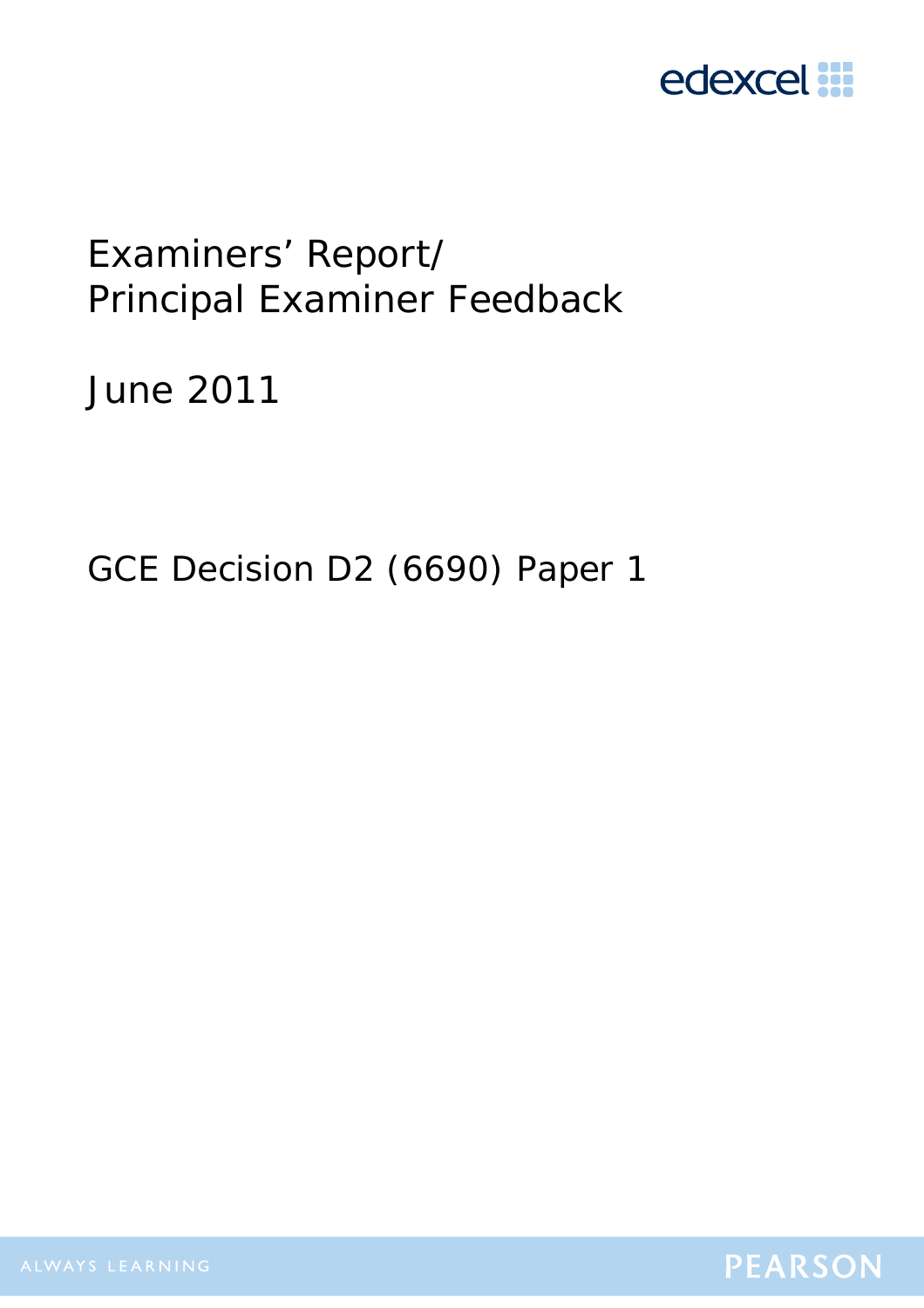Edexcel is one of the leading examining and awarding bodies in the UK and throughout the world. We provide a wide range of qualifications including academic, vocational, occupational and specific programmes for employers.

Through a network of UK and overseas offices, Edexcel's centres receive the support they need to help them deliver their education and training programmes to learners.

For further information, please call our GCE line on 0844 576 0025, or visit our website at www.edexcel.com.

If you have any subject specific questions about the content of this Examiners' Report that require the help of a subject specialist, you may find our **Ask The Expert** email service helpful.

Ask The Expert can be accessed online at the following link: http://www.edexcel.com/Aboutus/contact-us/

June 2011 Publications Code UA027671 All the material in this publication is copyright © Edexcel Ltd 2011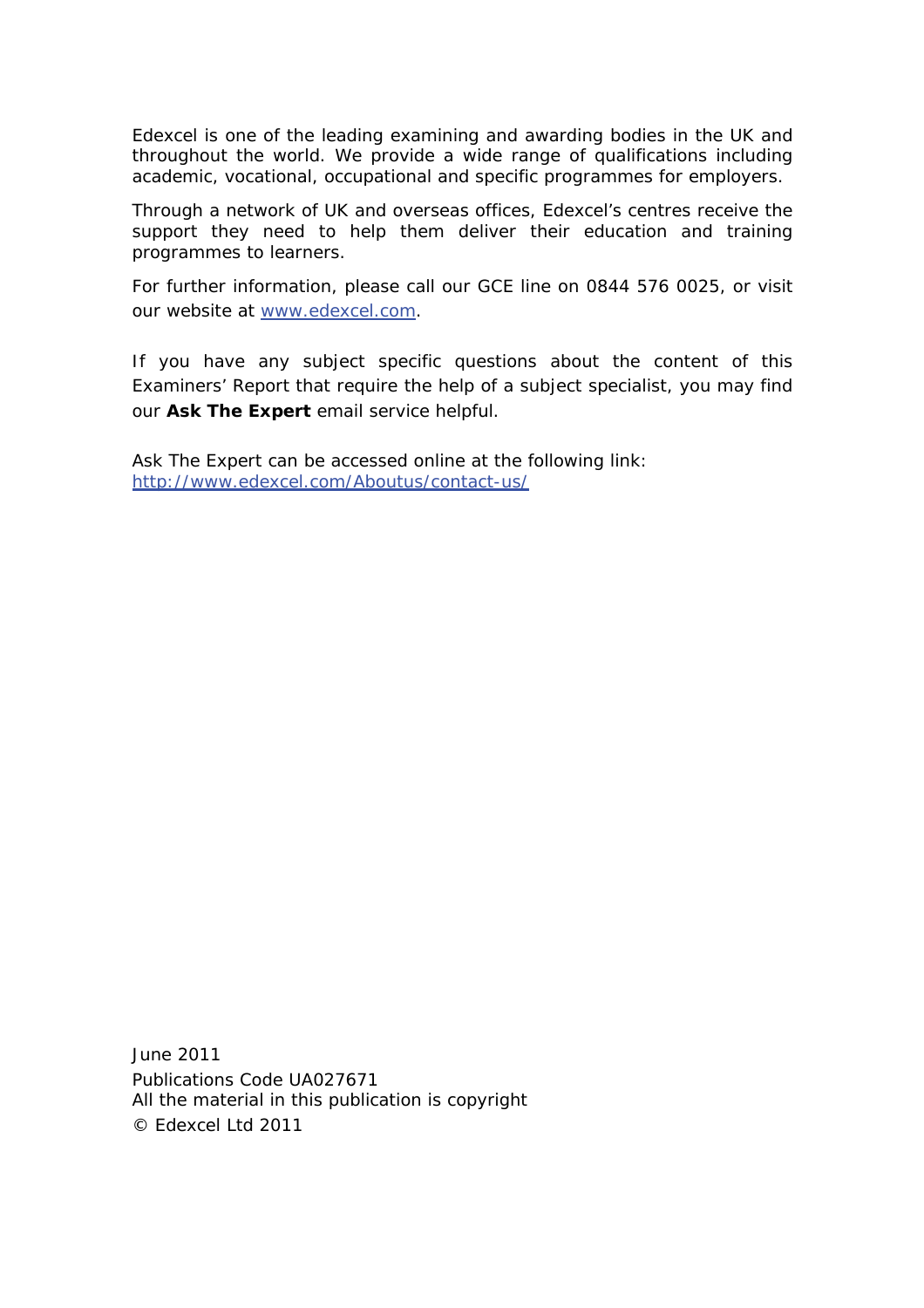# **Decision Unit D2 Specification 6690**

#### **General**

The paper proved accessible to most candidates, who demonstrated good knowledge and understanding, and most had sufficient time to complete the paper, although some blank responses were seen to question 7.

There seemed to be sufficient marks available to E grade candidates and for A grade candidates to demonstrate their quality.

The general quality of presentation was good but there were many arithmetic errors, especially in questions 1 and 2 but less so in questions 3, 5 and 7. Poor handwriting caused fewer problems than in previous series.

Candidates continue to use clear and efficient styles of presentation and most made good use of the tables given in the answer book.

Candidates are reminded that they should not use methods of presentation that depend on colour. Candidates are advised to complete diagrams in (dark) pencil.

#### **Report on individual questions**

#### **Question 1**

This question was a good starter with about half the candidates getting at least 9 out of the 10 marks and less than 10% scoring under 5 marks. Most candidates successfully completed the table of values, although a significant number made at least one arithmetical mistake often getting 44 instead of 42 for BD.

Most candidates applied the Nearest Neighbour algorithm correctly, although a small number omitted the return to A. Some candidates incorrectly doubled the value that they had calculated to give their upper bound. Although most candidates found a residual spanning tree, there were a significant number of errors in this part of the question. A significant number of candidates used an incorrect arc in their RMST often DF instead of DE. A number of candidates added AD instead of AB. Some candidates failed to show any working, just stating the value of 91km, and were penalised.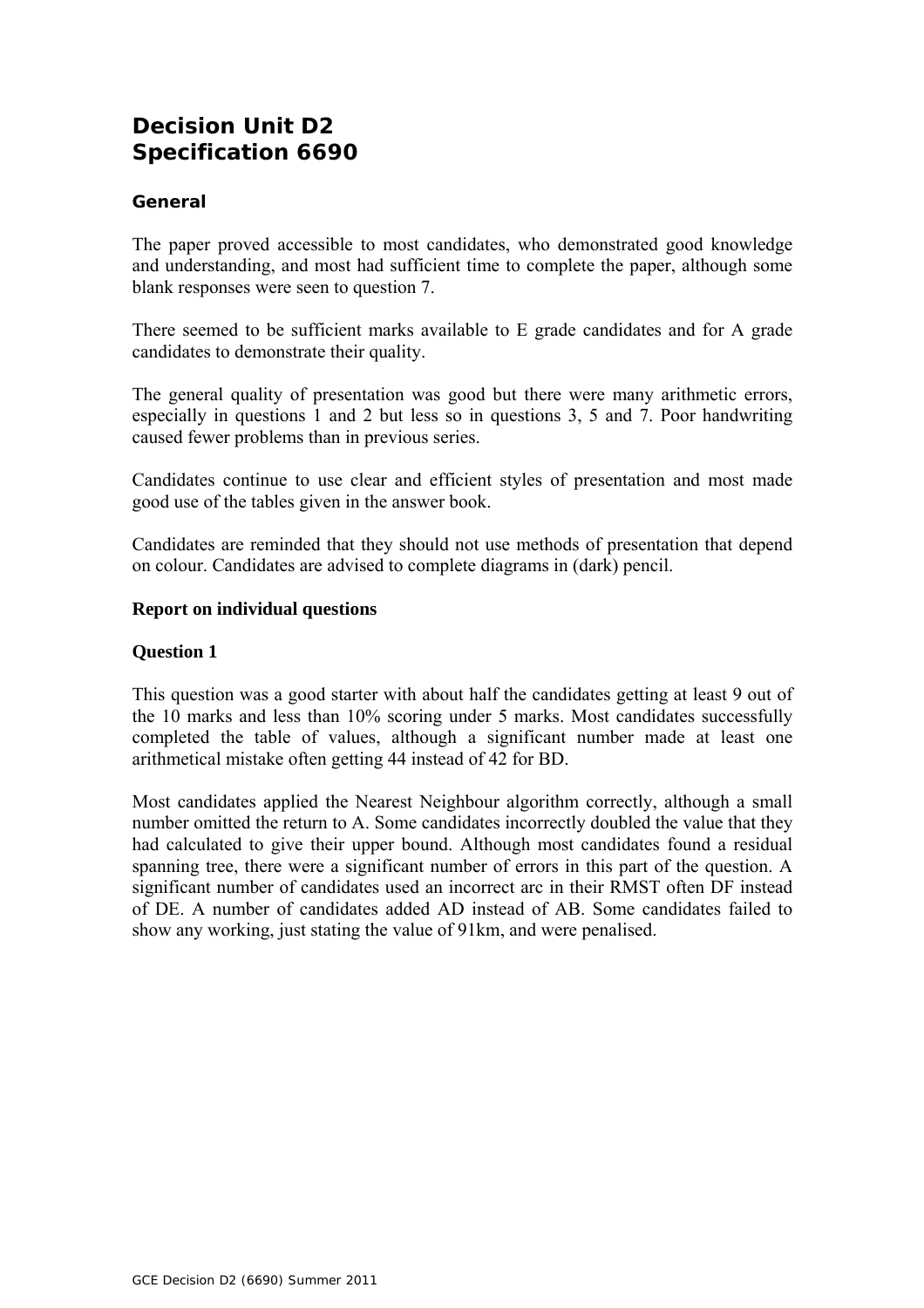#### **Question 2**

This was another good source of marks for many with 52% of the candidates scoring at least 8 out of 9 marks and 11% scoring under 3 marks. Most candidates dealt with the dummy correctly. Some candidates used the figures for the initial solution, rather than the transportation costs, to calculate shadow costs and improvement indices, consequently losing several marks throughout the question. There were some arithmetical errors in calculating the 4 improvement indices and some wasted time in checking the five given ones. Most were able to find a correct stepping stone route based on their most negative improvement index, although some tried to include 4C and/or 4D in their route. The majority of candidates who found a valid route went on to give an improved solution, although some left 0 in 3C or omitted the values in 4C and 4D. Although the question required the method to be used just once, a minority of candidates wasted time doing further iterations.

#### **Question 3**

This question proved a good discriminator. 41% of the candidates were able to gain at least 9 marks out of the 10 but nearly 20% scored under 3 marks. Many candidates made errors reading off the profit equation, either omitting one or more terms, getting a sign wrong or including two equal signs.

Most candidates chose the correct pivot and attempted to divide through, although there were some arithmetical errors. A small number forgot to change the base variable. A negative pivot was chosen by a worrying number of candidates and a small number of candidates chose an incorrect pivot from the y row. Those candidates who had dealt with the pivot correctly generally went on to apply the correct row operations, although a significant number made one or more arithmetical error. These candidates then went on to at least state their four basic variables, although some did not give a value for P, instead stating the full expression from the profit row, or gave a value for z instead of r. A small number of candidates read their values off the bottom row of the table.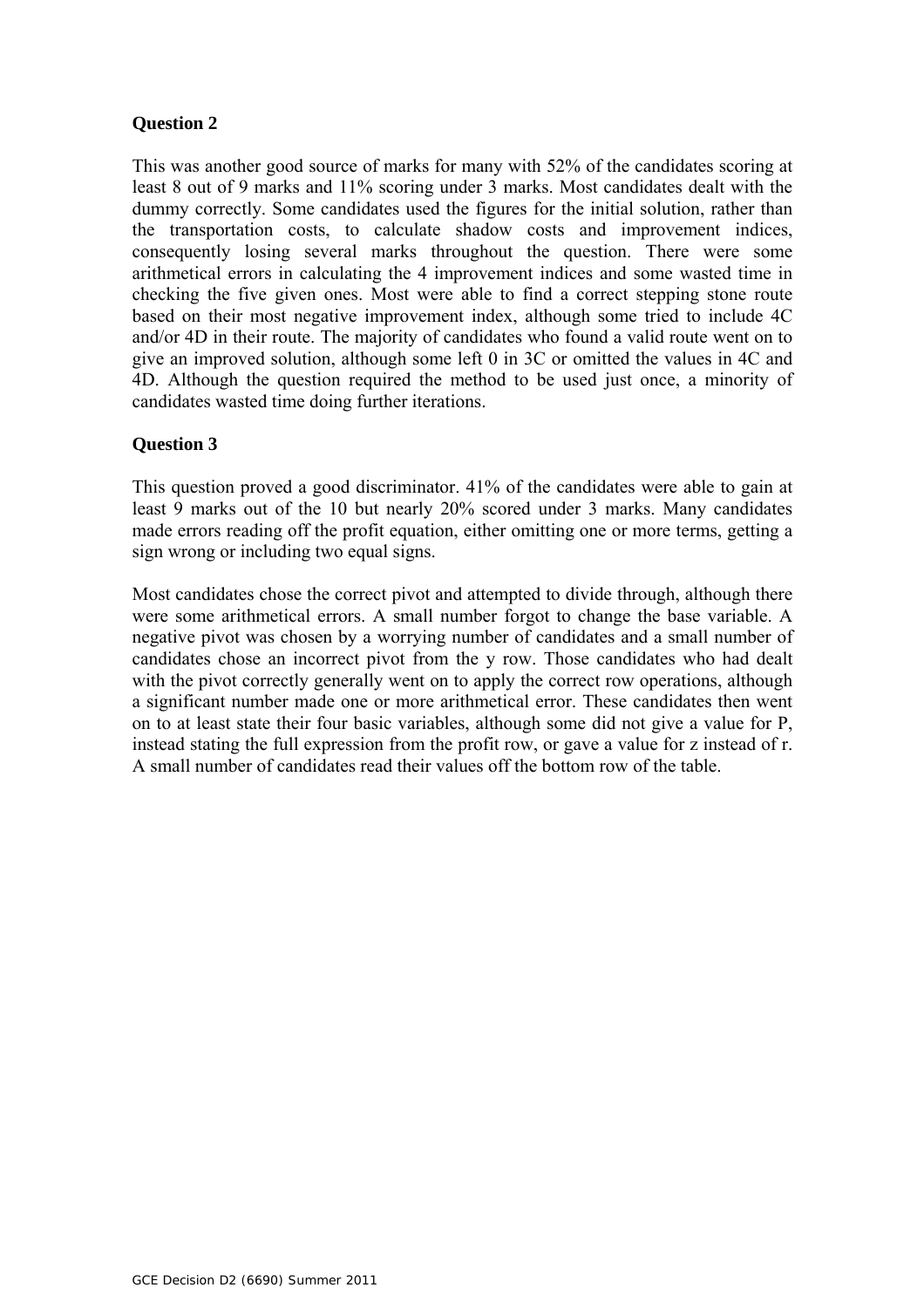## **Question 4**

This question also proved a good discriminator. 45% of the candidates were able to gain at least 8 marks out of the 9 but 20% scored under 3 marks.

Some candidates failed to spot that row 3 dominated row 1 and did not reduce the matrix. Some of these went on to formulate a simplex solution to the problem. The majority of the candidates did reduce the matrix, although a small number deleted row 3 or even column 2. They then went on to set up three probability equations, although some made errors when simplifying these. However an increased proportion of candidates were taking " $p$ " and "p – 1" as the two row probabilities. Most candidates then drew a graph, although a number of these over-ran the boundaries of  $p = 0$  and  $p = 1$ . Others drew incorrect lines or did not use a ruler. Candidates then chose their optimum point, although some selected the wrong point.

A disappointingly large minority did not draw a graph, losing two marks, and then simply found all three intersection points and then picked one, this is not the correct method, so they lost the next four marks too. This 'method' should not be encouraged. Most of those who gained the final method mark went on to calculate *p* and state Laura's strategy, although a number omitted 'never play 1', most correctly stated the value of the game.

## **Question 5**

This question also proved a good discriminator. 27% of the candidates were able to gain at least 14 marks out of the 15 but 8% scored under 6 marks.

Most candidates demonstrated a basic understanding of the network flows topic by gaining the first 6 marks, and a good number went on to find routes SBEHT and/or SCBEHT and their correct flows. A pleasing proportion also found the more challenging route SB(C)EHDAFGT, which includes backflows. A common error was to attempt a flow of 2, in the wrong direction, along BA.

In part (e) clear consistent flow diagrams were often seen, though the careless omission of any one flow, often a zero, lost both marks here, as did diagrams with full labelling, rather than just the maximum flow on each arc.

In part (f) a surprising number of good solutions finished on a low note, either failing to find the correct cut or unable to quote maximum flow = minimum cut.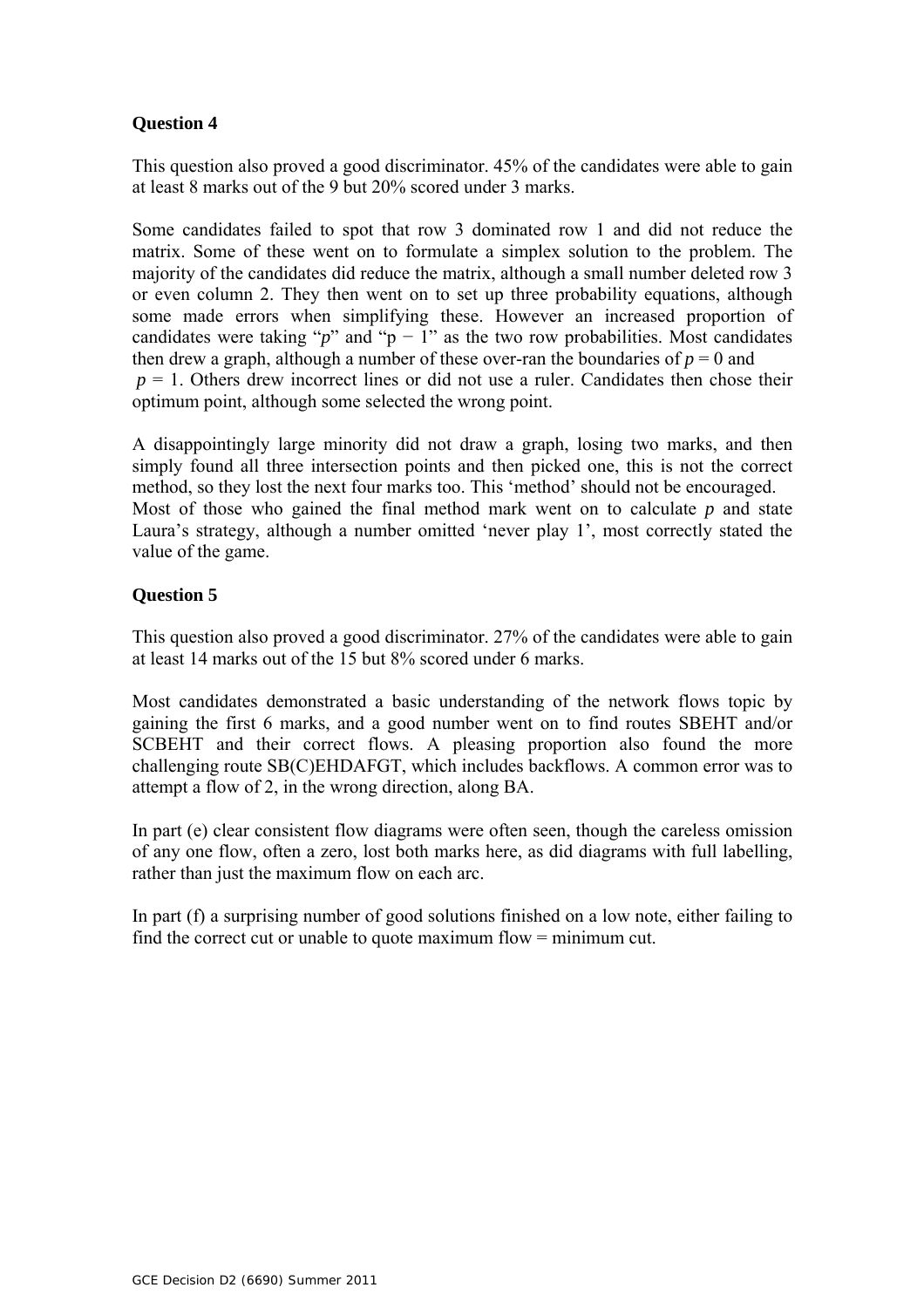#### **Question 6**

This question proved an excellent discriminator. Just over 40% of the candidates were able to gain at least 8 marks out of the 9 but 21% scored under 3 marks.

Many candidates had difficulties with this question, failing to define their variables correctly. Some of those who did define their variables in terms of P, Q, R then went on to use notation such as  $x_{11}$  rather than  $x_{PA}$ . A good number of candidates stated that the problem was to be minimised and gave the correct expression. A significant number of candidates then made errors with their constraints, either using inequalities, having coefficients other than one or not making each one equal to zero. It was evident that many candidates had difficulty handling subscripts consistently and correctly. Some candidates treated the question as a sort of game theory question or ending up with six variables rather than nine. Completely correct solutions were also frequently seen however in part (b) a number of candidates made errors, either making each value negative (and perhaps subtracting the most negative from each row), just reducing rows and/or columns or omitting this altogether.

#### **Question 7**

This was a high scoring question, with 64% of the candidates scoring at least 12 out of the 13 marks and only 10% scoring under 8 marks. It was much better done than in previous series, probably due to the model provided by the printed start, in the answer booklet. Almost all extracted the relevant figures from the tables in the question and use them correctly. Some lost 3 marks due to omitting stage 4, for the start from London. Many wasted a mark failing to multiply 106 by 100 for the income in £, or indeed multiplying by 1000 instead. A mark was also lost by those who failed to include both starting and finishing at London in their optimal schedules.